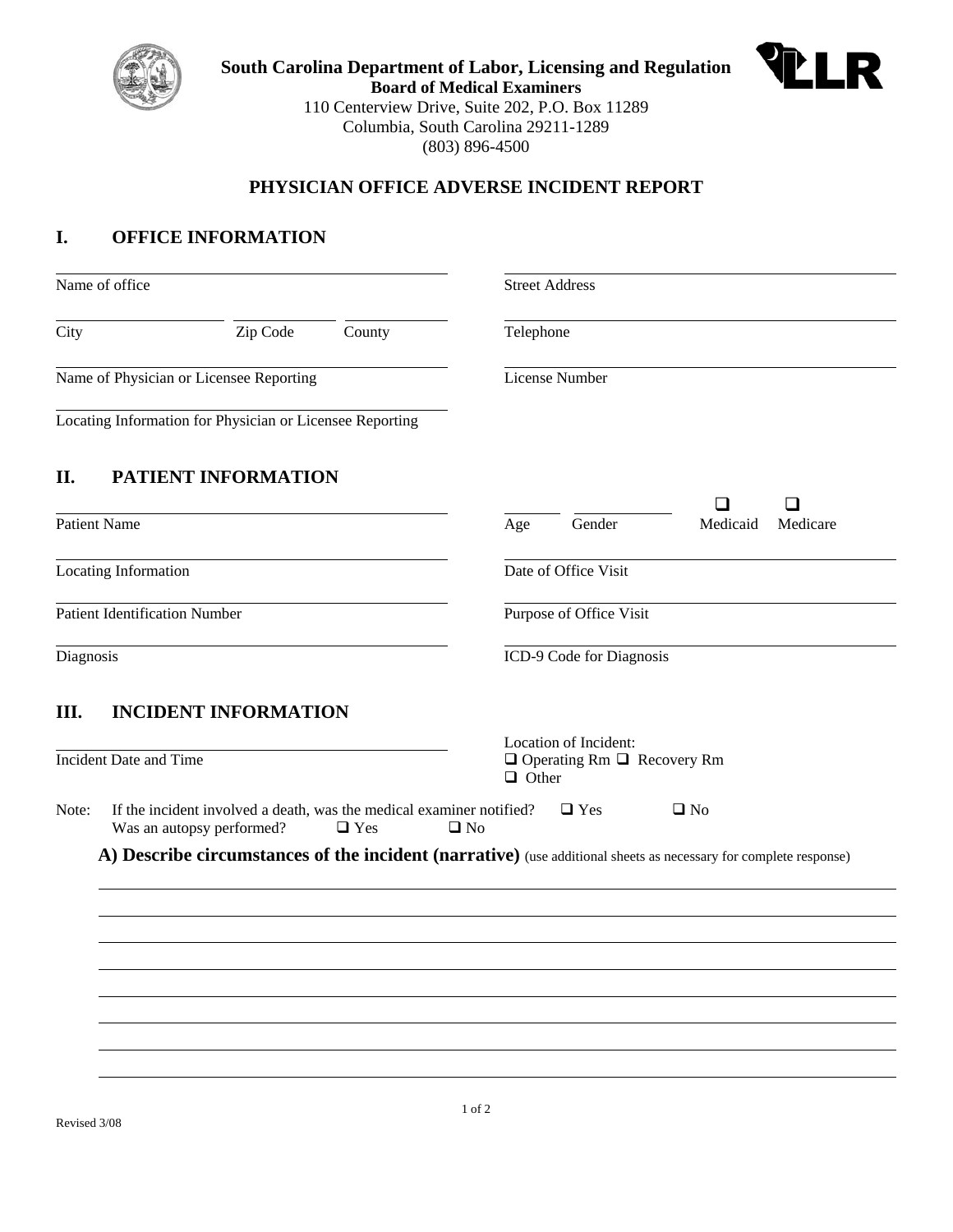#### **B) ICD-9-CM Codes**

l

Surgical, diagnostic, or treatment Accident, event, circumstances, or Resulting injury<br>procedure being performed at time of specific agent that caused the injury (ICD-9 Codes 800-999.9) procedure being performed at time of specific agent that caused the injury incident.  $\qquad \qquad \text{or event.}$ **(ICD-9 Codes 01-99.9) (ICD-9 E-Codes)** 

**C) List any equipment used if directly involved in the incident** (Use additional sheets as necessary for complete response)

**D) Outcome of Incident** (Please check below)

| □ | Death                                                                                | □      | site**                                                                                            | Surgical procedure performed on the wrong                                                                                                                                                                                                                                                                         |
|---|--------------------------------------------------------------------------------------|--------|---------------------------------------------------------------------------------------------------|-------------------------------------------------------------------------------------------------------------------------------------------------------------------------------------------------------------------------------------------------------------------------------------------------------------------|
| □ | <b>Brain Damage</b>                                                                  |        |                                                                                                   |                                                                                                                                                                                                                                                                                                                   |
| ❏ | <b>Spinal Damage</b>                                                                 | ❏      |                                                                                                   | Wrong surgical procedure performed **                                                                                                                                                                                                                                                                             |
| ❏ | A procedure to remove unplanned foreign<br>objects remaining from surgical procedure | $\Box$ | Surgical repair of injuries or damage from a<br>planned surgical procedure<br>**if it resulted in |                                                                                                                                                                                                                                                                                                                   |
| □ | Any condition that required the transfer of the<br>patient to a licensed hospital    |        | ப<br>◻<br>❏<br>□<br>$\Box$<br>$\Box$<br>□                                                         | Death<br><b>Brain Damage</b><br><b>Spinal Damage</b><br>Permanent disfigurement not to include<br>the incision scar<br>Fracture or dislocation of bones or<br>joints<br>Unexpected limitation of neurological,<br>physical, or<br>sensory function;<br>Any condition that required the transfer<br>of the patient |

**E) List all persons, including license numbers if licensed, locating information, and the capacity in which they were directly involved with this incident.**

**F) List witnesses, including license numbers if licensed, and locating information if not listed above** 

#### **IV. ANALYSIS AND CORRECTIVE ACTION**

**A) (apparent cause) of this incident** (Use additional sheets as necessary for complete response)

**B) Describe corrective or proactive action(s) taken** (Use additional sheets as necessary for complete response)

**V.** 

l

l

l

l

**SIGNATURE OF PHYSICIAN/LICENSEE SUBMITTING REPORT LICENSE NUMBER** 

**DATE REPORT COMPLETED TIME REPORT COMPLETED**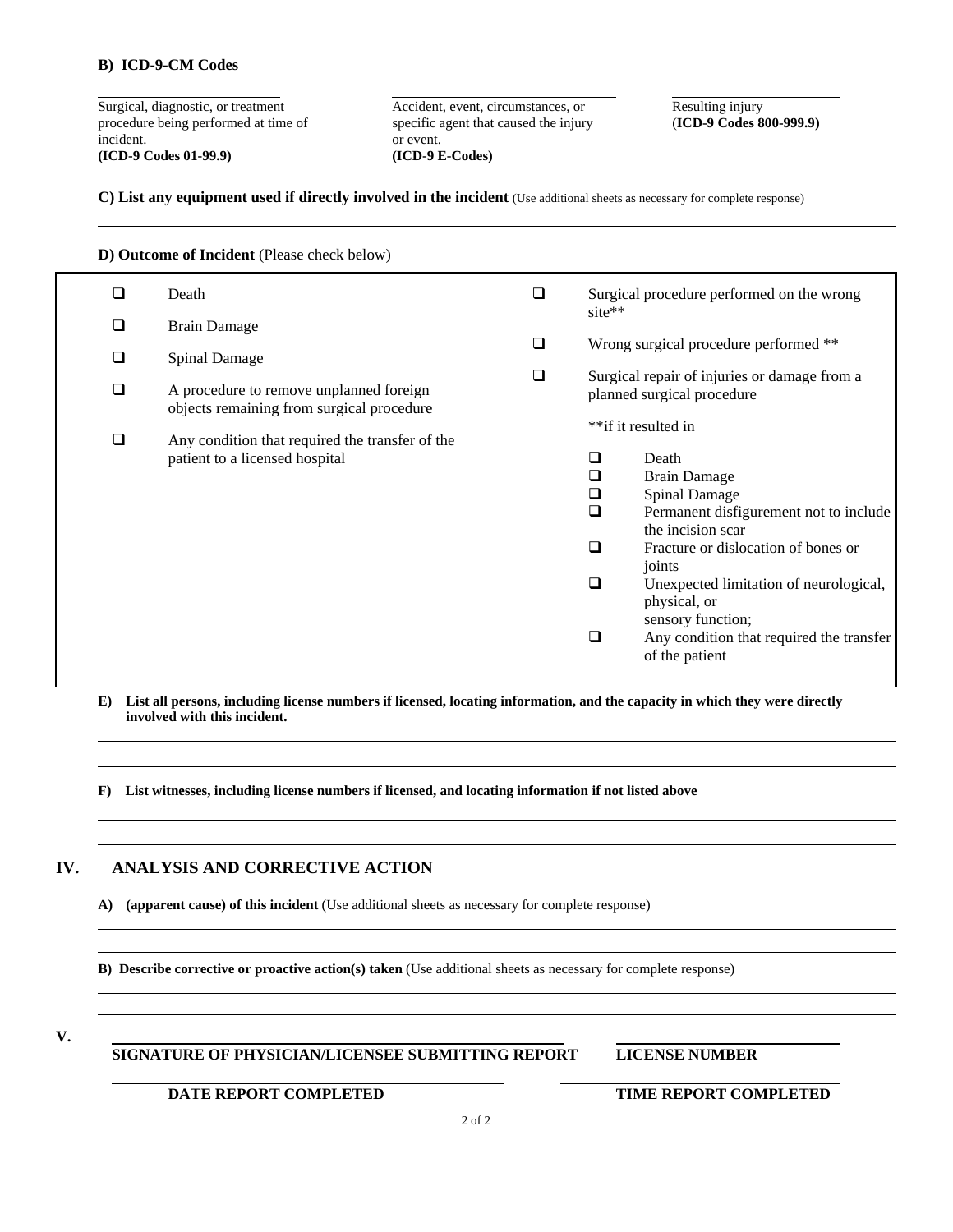# **Useful Administrative Information**

### A. **Occupational Safety and Health Administration (OSHA)**

OSHA is a division of the US Department of labor and is responsible for the enforcement of the health and safety guidelines set forth in the OSHA Act of 1970. Practices are subject to OSHA Hazard Communications Standard of 1987 and the Blood Borne Pathogen Standard 29 CFR 1910 1030. Both standards have very specific requirement and require written policy manuals and formal training regarding the standards. Other applicable OSHA standards include Access to Employee Exposure and Medical Records, and Personal Protective Equipment. Copies of OSHA standards can be obtained by contacting the local office of the South Carolina Department of Labor.

### B. **Americans with Disabilities Act**

Copies may be obtained be calling the Equal Employment Opportunity Commission at 1-800-669-4000 or e-mail **http://www.eeoc.gov**

# C. **National Fire Protection Association- NFPA Life Safety Code**

Copies may be obtained by writing to: National Fire Protection Association One Batterymarch Park PO Box 9101 Quincy, MA 02269-9101 (617) 770-4543

# D. **Codes of Ethical Business and Professional Behavior**

American College of Surgeons 55 East Erie Street Chicago, IL 60611-2797 (312) 202-5000

# E. **American Society of Anesthesiologists**

520 North Northwest Highway Park Ridge, IL 60068-2573 (847) 825-5586 http://www.asa.hq.org

# F. **American Medical Association** 515 North State Street

Chicago, IL 60610 1-800-634-6922 or 1-800-621-8335

#### G. **The American Association of Nurse Anesthetists** 222 South Prospect Ave. Park Ridge, IL 60068-4001 (847) 698-7050 www.aana.com

# H. **The American Osteopathic Association**

142 E. Ontario Street Chicago, IL 60611-2864 1-800-621-1773